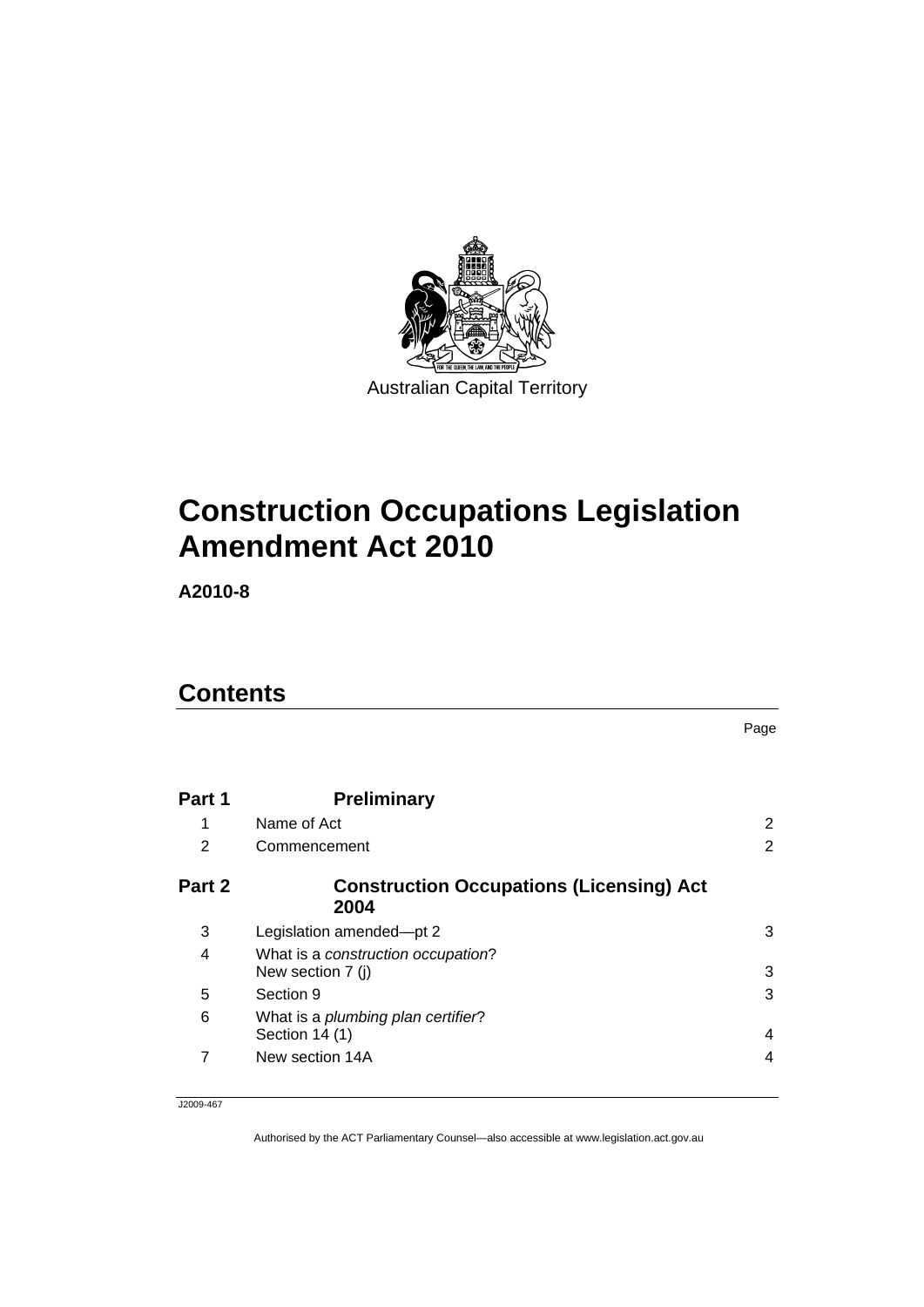#### **Contents**

|        |                                                                               | Page           |
|--------|-------------------------------------------------------------------------------|----------------|
| 8      | What is an operational Act?                                                   |                |
|        | Section 16                                                                    | 5              |
| 9      | New section 26A                                                               | 5              |
| 10     | Sections 51 and 52                                                            | 6              |
| 11     | End of automatic licence suspension<br>Section 53 (1), 4th and 5th dot points | $\overline{7}$ |
| 12     | Notification of cancellation of insurance<br>Section 88 (1) (a)               | $\overline{7}$ |
| 13     | Construction occupations registrar<br>New section 103 (2) (ha)                | $\overline{7}$ |
| 14     | Dictionary, new definitions                                                   | 8              |
| Part 3 | <b>Unit Titles Act 2001</b>                                                   |                |
| 15     | Legislation amended-pt 3                                                      | 9              |
| 16     | Unit title applications-general requirements<br>Section 17 (5)                | 9              |
| 17     | Unit title applications-approval<br>New section 20 (4A)                       | 10             |
| 18     | New division 3.1A                                                             | 11             |
| 19     | Regulation-making power<br>New section 181 (2)                                | 16             |
| 20     | New part 25                                                                   | 16             |
| 21     | Dictionary, new definitions                                                   | 18             |

A2010-8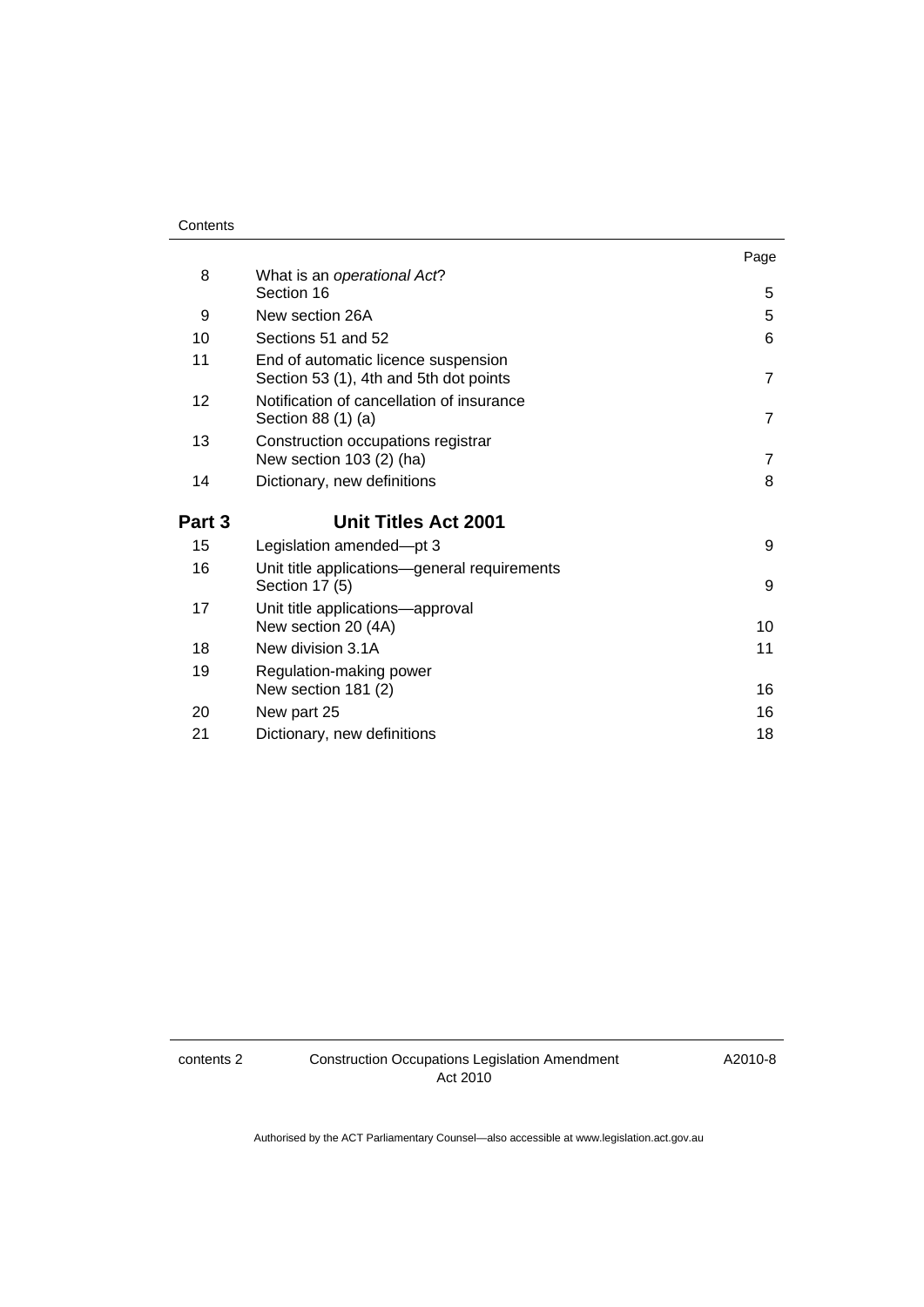<span id="page-2-0"></span>

# **Construction Occupations Legislation Amendment Act 2010**

**A2010-8** 

An Act to amend the *Construction Occupations (Licensing) Act 2004* and the *Unit Titles Act 2001* 

The Legislative Assembly for the Australian Capital Territory enacts as follows:

J2009-467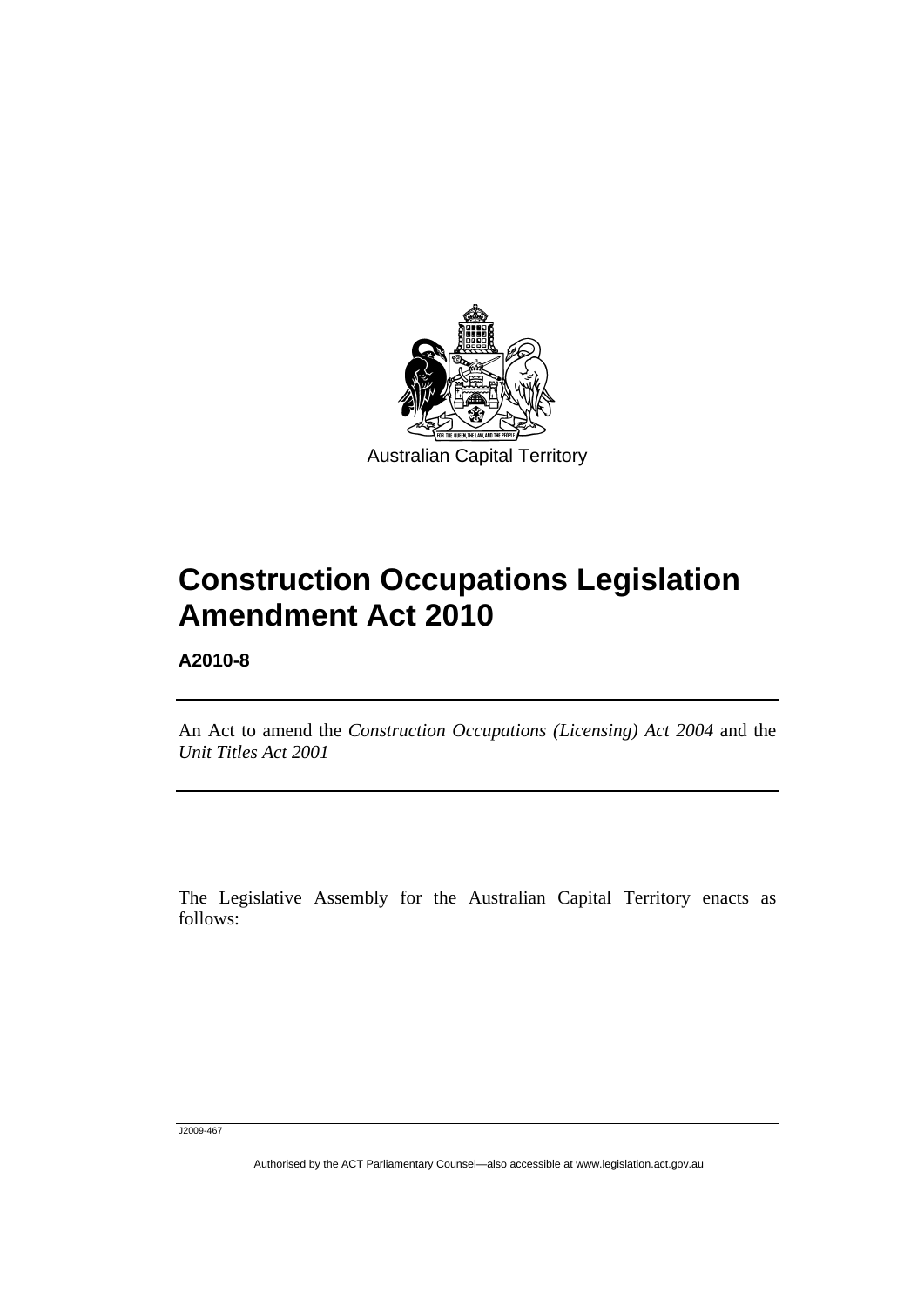#### <span id="page-3-0"></span>Part 1 **Preliminary**

Section 1

## **Part 1** Preliminary

#### **1 Name of Act**

This Act is the *Construction Occupations Legislation Amendment Act 2010*.

#### **2 Commencement**

- (1) This Act (other than part 3) commences on the day after its notification day.
	- *Note* The naming and commencement provisions automatically commence on the notification day (see Legislation Act, s 75 (1)).
- (2) Part 3 commences on a day fixed by the Minister by written notice.
	- *Note 1* A single day or time may be fixed, or different days or times may be fixed, for the commencement of different provisions (see Legislation Act, s 77 (1)).
	- *Note 2* If a provision has not commenced within 6 months beginning on the notification day, it automatically commences on the first day after that period (see Legislation Act, s 79).

A2010-8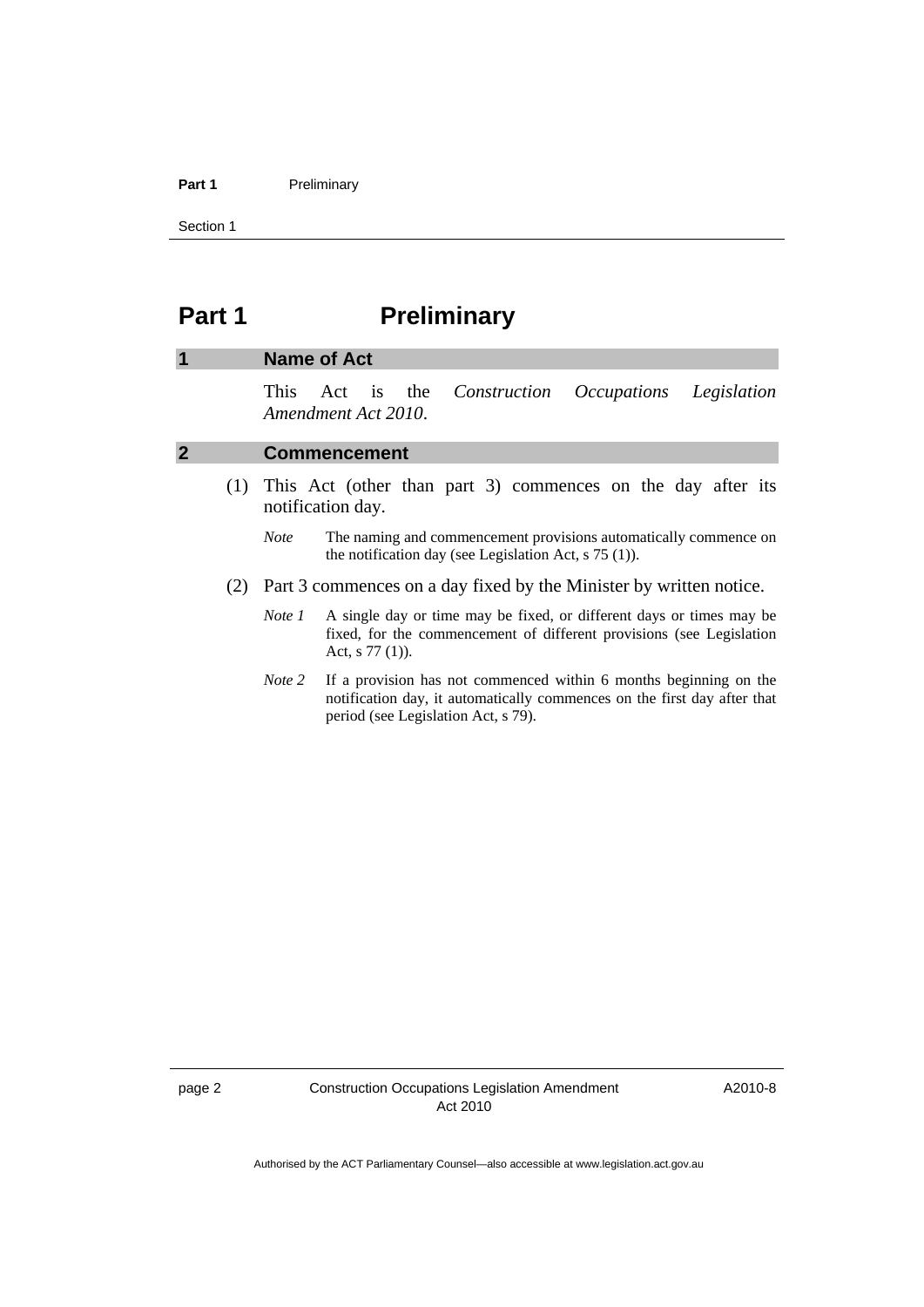## <span id="page-4-0"></span>**Part 2 Construction Occupations (Licensing) Act 2004**

#### **3 Legislation amended—pt 2**

This part amends the *Construction Occupations (Licensing) Act 2004*.

| 4 | What is a construction occupation? |
|---|------------------------------------|
|   | New section 7 (j)                  |

*insert* 

(j) works assessor.

#### **5 Section 9**

*substitute* 

#### **9 What is a** *building surveyor***?**

- (1) A *building surveyor* is an entity that provides, has provided or proposes to provide—
	- (a) a building certification service; or
	- (b) a works assessment service.

*Note Works assessment service*—see s 14A (2).

 (2) A *building certification service* is the doing of building certification work.

A2010-8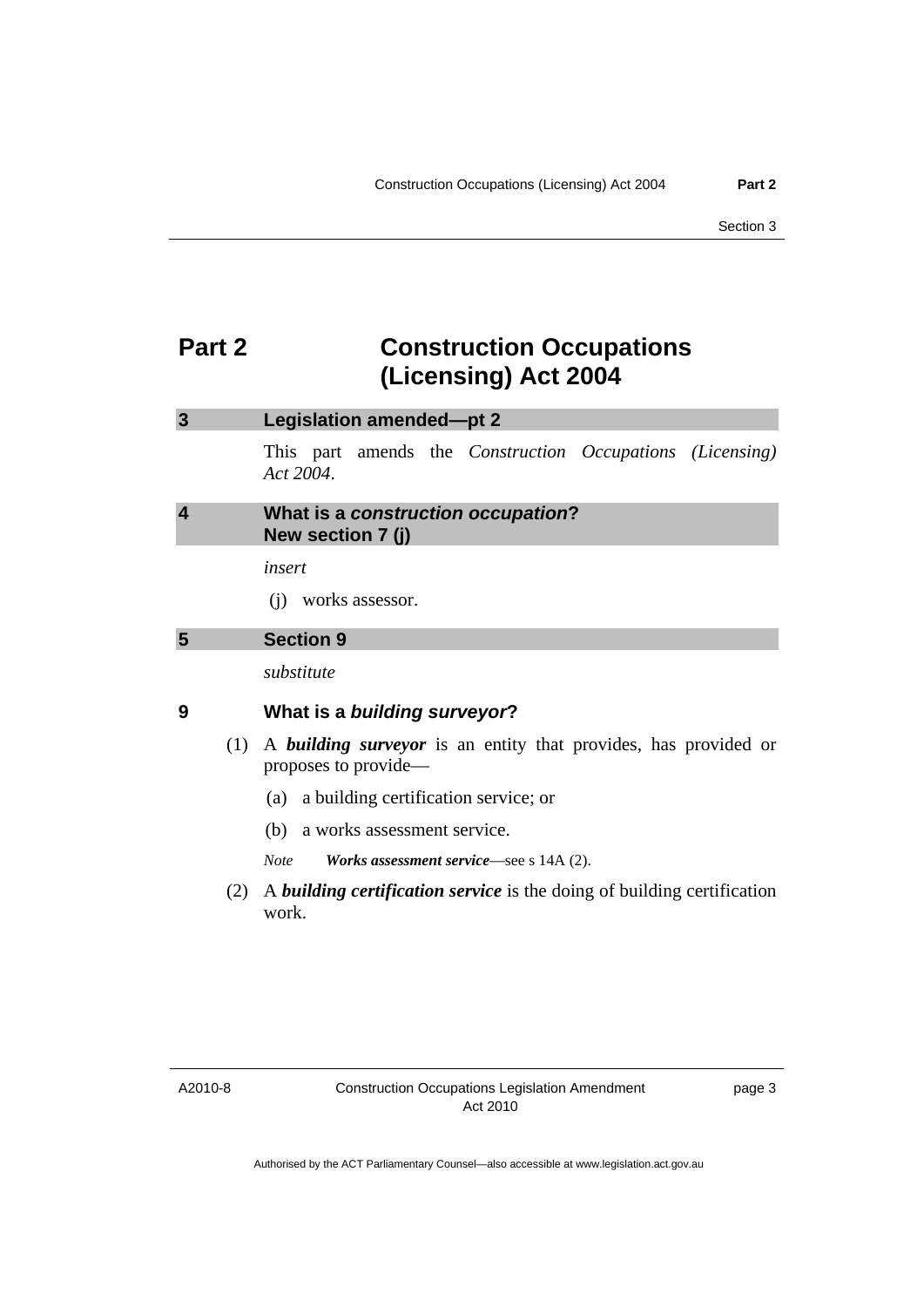<span id="page-5-0"></span>(3) In this section:

*building certification work* means anything a building certifier may or must do under the *Building Act 2004*.

*Note* The *Building Act 2004* requires a building surveyor to be appointed as a certifier before doing building certification work. It also restricts the building certification work certain building surveyors may do depending on their occupation class.

#### **6 What is a** *plumbing plan certifier***? Section 14 (1)**

*omit* 

provides

*substitute* 

provides, has provided or proposes to provide

**7 New section 14A** 

*insert* 

#### **14A What is a** *works assessor***?**

- (1) A *works assessor* is an entity who provides, has provided or proposes to provide a works assessment service.
- (2) A *works assessment service* is the doing of works assessment work.
- (3) In this section:

*works assessment work* means preparing and providing a unit title assessment report under the *Unit Titles Act 2001*.

*Note Unit title assessment report*—see the *Unit Titles Act 2001*, s 22B.

A2010-8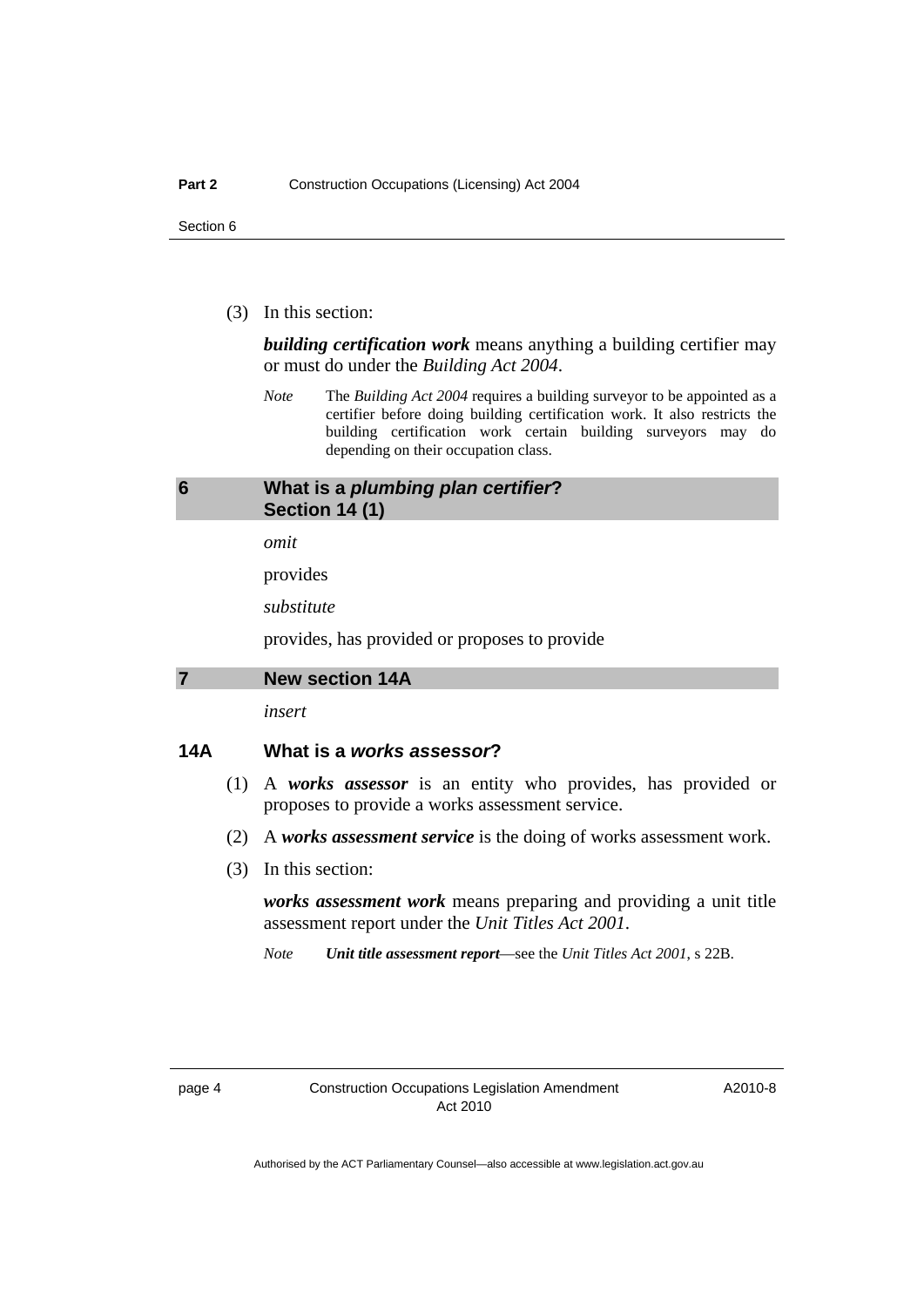#### <span id="page-6-0"></span>**8 What is an** *operational Act***? Section 16**

*insert* 

• *Unit Titles Act 2001*;

#### **9 New section 26A**

*in division 3.1, insert* 

#### **26A Entitlement to act as works assessor**

- (1) A licensed construction practitioner is not entitled to perform services as a works assessor if the practitioner has an interest in the work (the *works*) to be considered for the works assessment service.
- (2) For this section, a licensed construction practitioner has an *interest*  in the works if the practitioner, or an entity related to the practitioner—
	- (a) has a legal or equitable interest in the land where the works are, or are to be, carried out; or
	- (b) has prepared, or intends to prepare, drawings intended to be used in relation to the works, unless—
		- (i) the works have been certified by another entity; and
		- (ii) the other entity is not related to the practitioner; or
	- (c) has carried out, or intends to carry out, any of the works; or
	- (d) has a financial interest in the construction or completion of the works.

A2010-8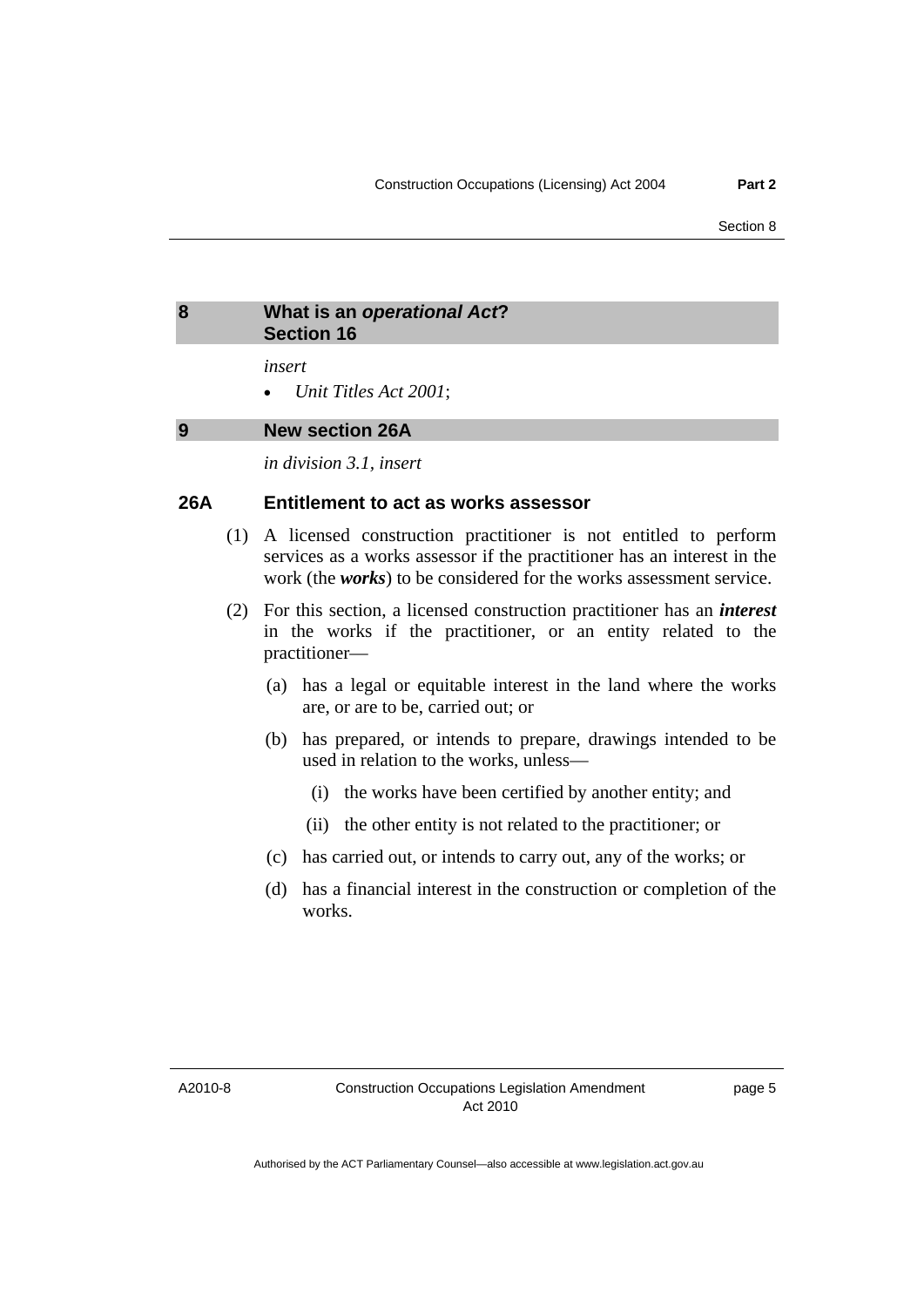- <span id="page-7-0"></span> (3) For this section, an entity is *related to* a licensed construction practitioner if the entity is—
	- (a) an entity with which the practitioner has a personal, professional, commercial or financial relationship; or
	- (b) an employer or employee of the practitioner; or
	- (c) a company of which the practitioner is a director or in which the practitioner holds a share.
- (4) For this section, works have been *certified* if—
	- (a) a building approval has been issued for the works; or
	- (b) a development approval has been issued for the works; or
	- (c) a works assessment service has been provided for the works.

**10 Sections 51 and 52** 

*substitute* 

#### **51 Automatic suspension of licence—construction occupations**

- (1) This section applies if—
	- (a) an entity that is licensed in a construction occupation stops being eligible to provide a construction service for the construction occupation because the entity is not insured in accordance with the regulation; and
	- (b) the construction occupation is not divided into classes.
	- *Note* A regulation may divide a construction occupation into classes (see s 15).
- (2) The entity's licence is automatically suspended when the insurance cover stops.

A2010-8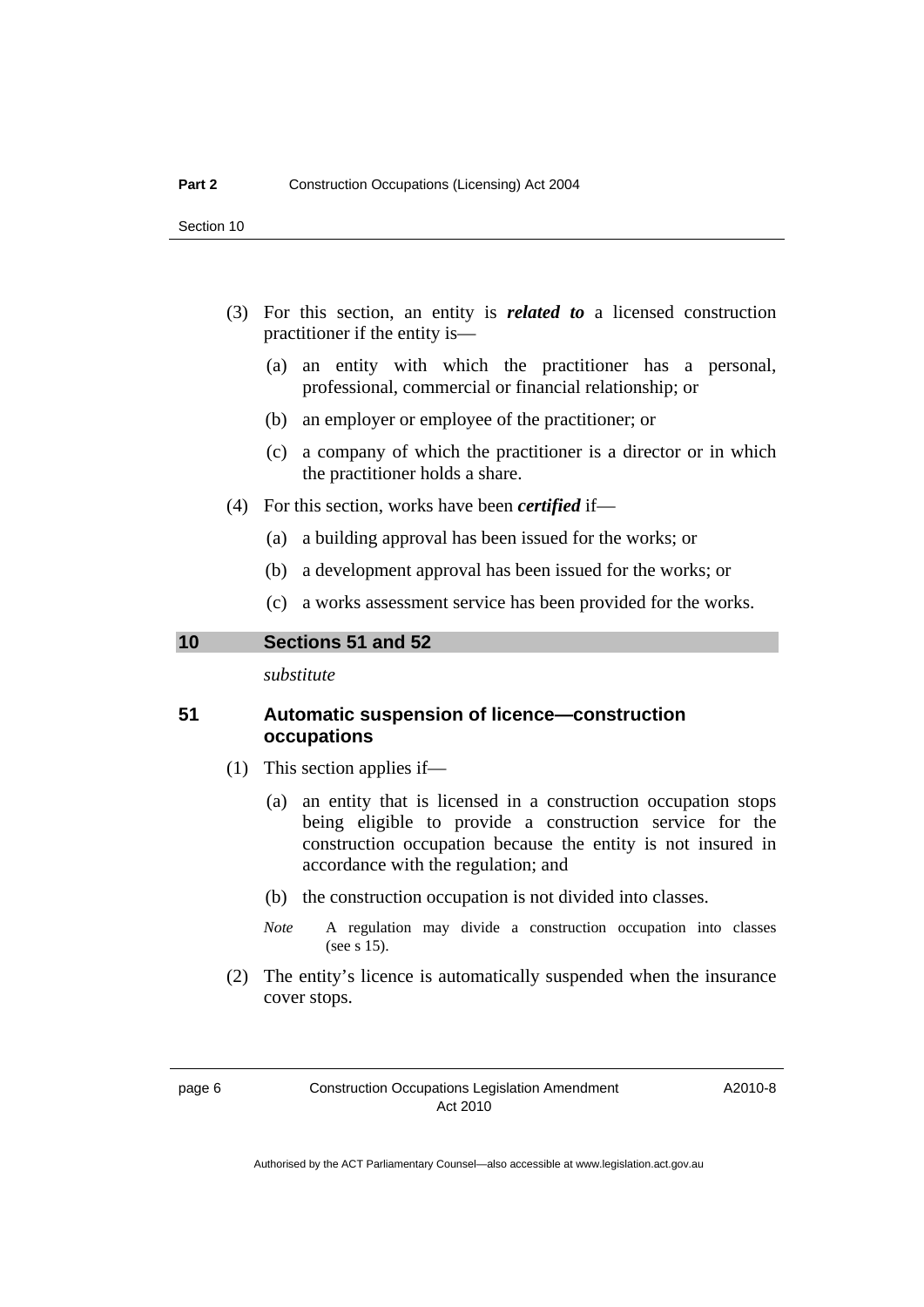#### <span id="page-8-0"></span>**52 Automatic suspension of licence—occupation classes**

 (1) This section applies if an entity that is licensed in an occupation class stops being eligible to provide a construction service for the occupation class because the entity is not insured in accordance with the regulation.

*Note* A regulation may divide a construction occupation into classes (see s 15).

 (2) The entity's licence is automatically suspended in relation to the class when the insurance cover stops.

#### **11 End of automatic licence suspension Section 53 (1), 4th and 5th dot points**

*substitute* 

- section 51 (Automatic suspension licence—construction occupations);
- section 52 (Automatic suspension of licence—occupation classes).

#### **12 Notification of cancellation of insurance Section 88 (1) (a)**

*omit* 

a licensed building surveyor or plumbing plan certifier

*substitute* 

licensed in a construction occupation or occupation class

#### **13 Construction occupations registrar New section 103 (2) (ha)**

*insert* 

(ha) works assessment;

A2010-8

Construction Occupations Legislation Amendment Act 2010

page 7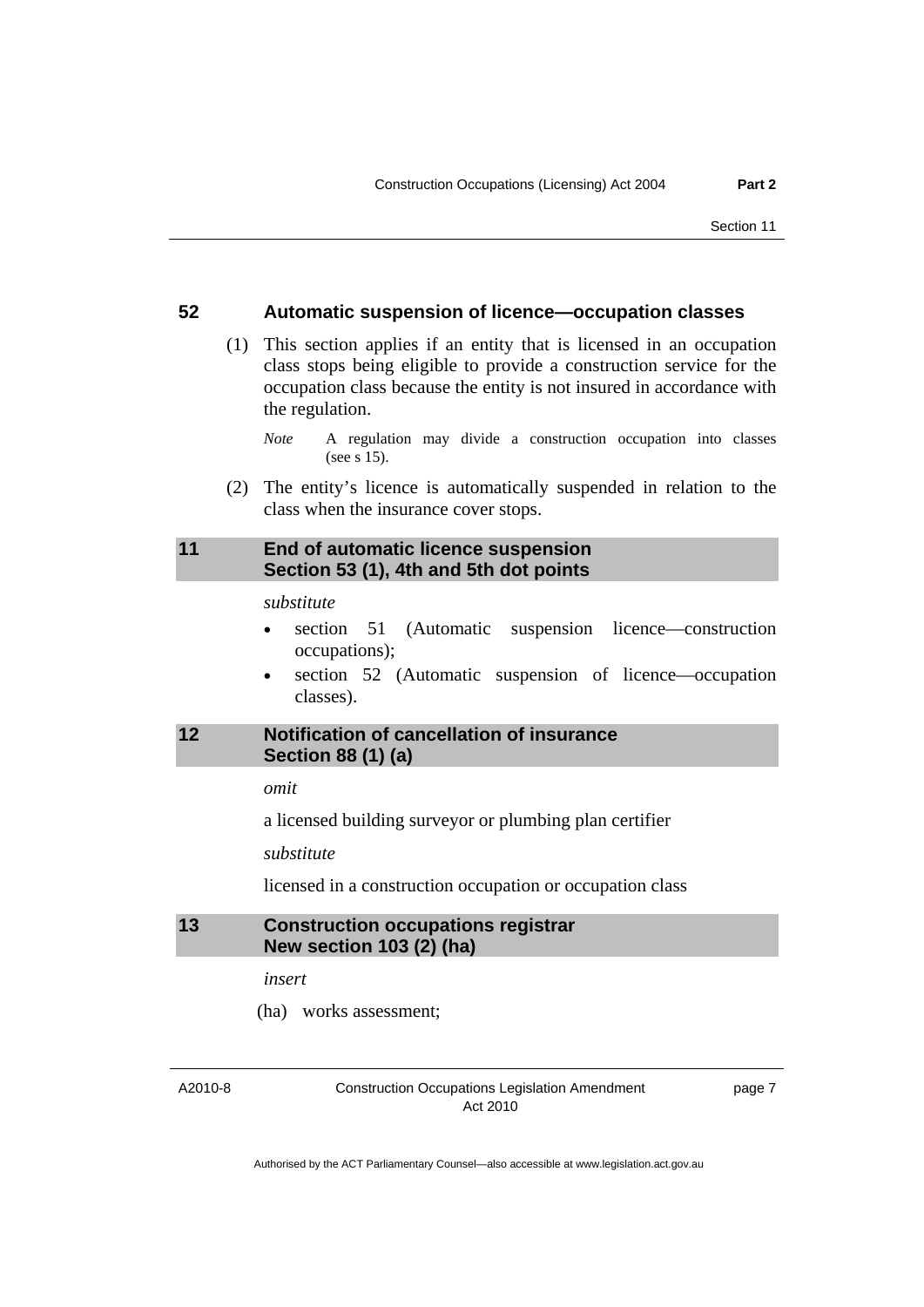#### <span id="page-9-0"></span>Part 2 **Construction Occupations (Licensing) Act 2004**

Section 14

## **14 Dictionary, new definitions**

*insert* 

*works assessment service*—see section 14A (2).

*works assessor*—see section 14A (1).

page 8 Construction Occupations Legislation Amendment Act 2010

A2010-8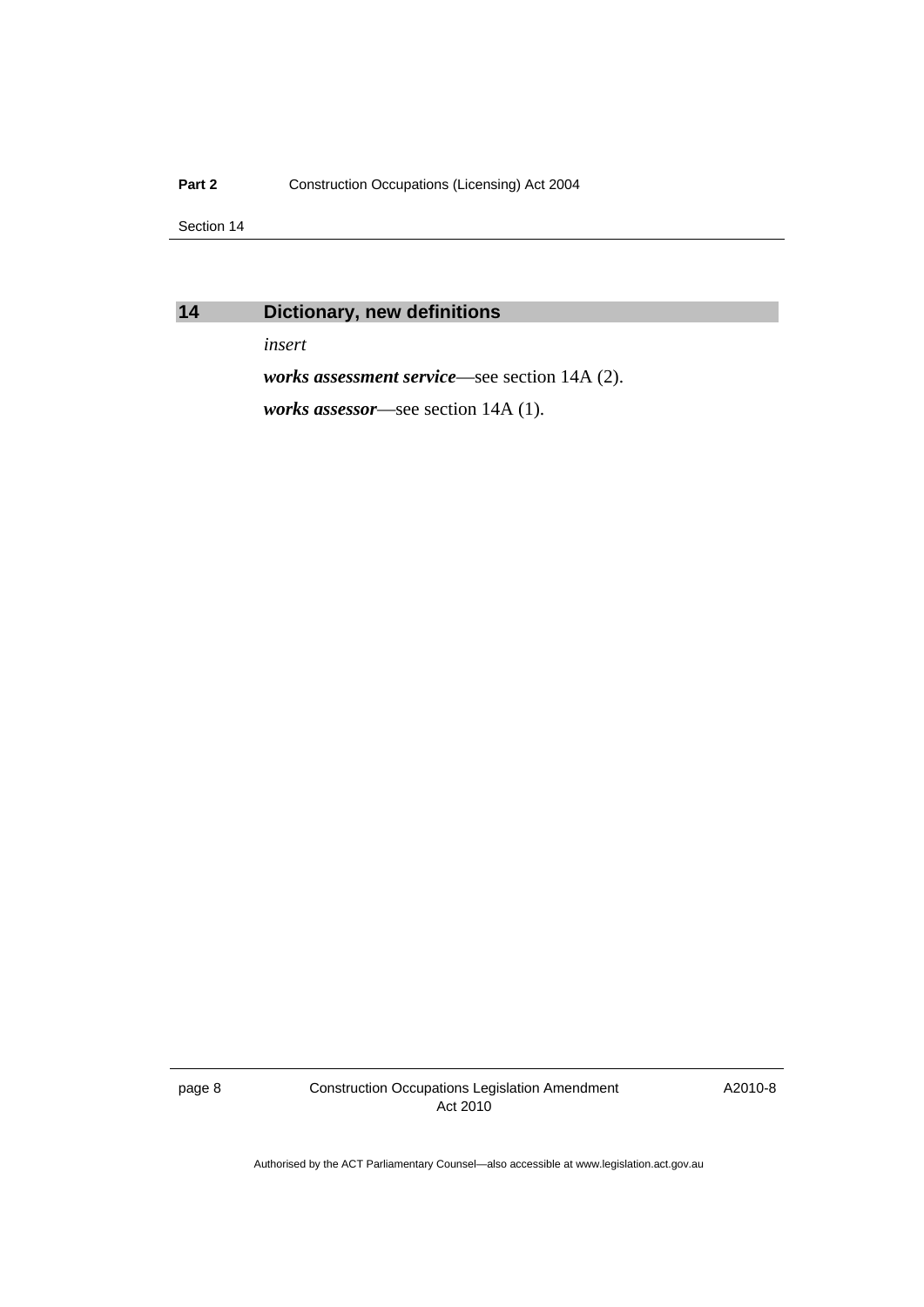## <span id="page-10-0"></span>**Part 3 Unit Titles Act 2001**

#### **15 Legislation amended—pt 3**

This part amends the *Unit Titles Act 2001*.

#### **16 Unit title applications—general requirements Section 17 (5)**

*substitute* 

- (5) The application must include—
	- (a) if not provided in a unit title assessment report included in the application—
		- (i) a certificate from a registered surveyor describing the degree to which any building (including an attachment to a building) on, or being constructed on, the parcel is situated in accordance with the application; and
		- (ii) if any existing or proposed attachment to a building on the parcel encroaches, or would encroach, on a public place—a plan prepared by a registered surveyor that shows—
			- (A) the nature and extent of the encroachment; and
			- (B) whether the encroachment is for use with a unit or the common property; and
			- (C) if the encroachment is for use with a unit—the unit to which the encroachment relates; and
			- *Note Attachment*, *encroachment* and *public place*—see the dictionary.

A2010-8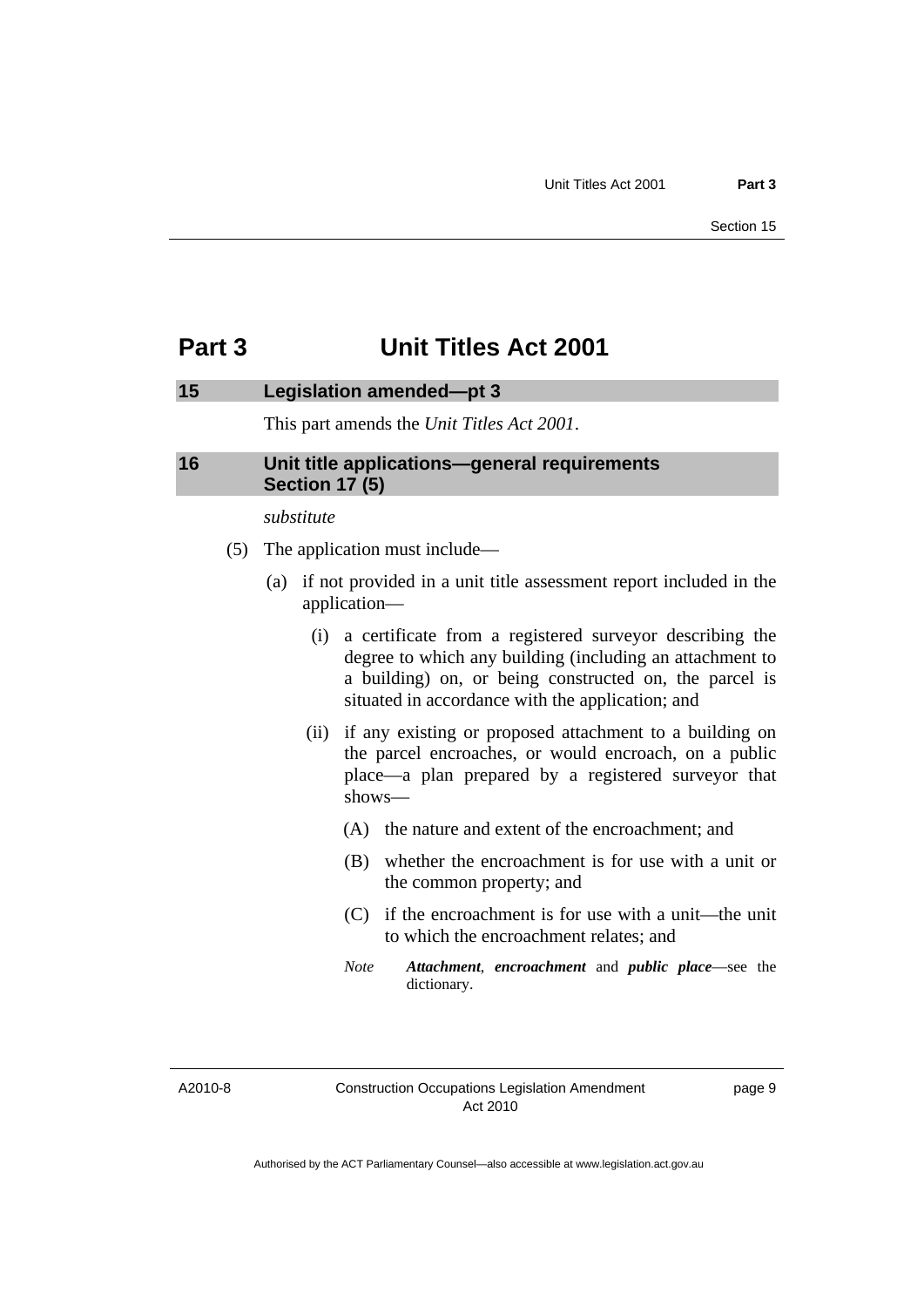- <span id="page-11-0"></span> (b) if the parcel is prescribed by regulation—a unit title assessment report that is not more than 3 months old.
- *Note Unit title assessment report*—see s 22B.

#### **17 Unit title applications—approval New section 20 (4A)**

*insert* 

- (4A) The planning and land authority may refuse to approve the application if—
	- (a) the applicant is required to provide the authority with a unit title assessment report under section 17 and—
		- (i) has not provided a unit title assessment report; or
		- (ii) has provided a unit title assessment report that is more than 3 months old; or
	- (b) the authority has asked for further information under section 22F and the applicant has not provided some or all of the information by—
		- (i) the end of the period stated in the request; or
		- (ii) if the authority has extended the period within which the further information must be provided—the end of that period.

A2010-8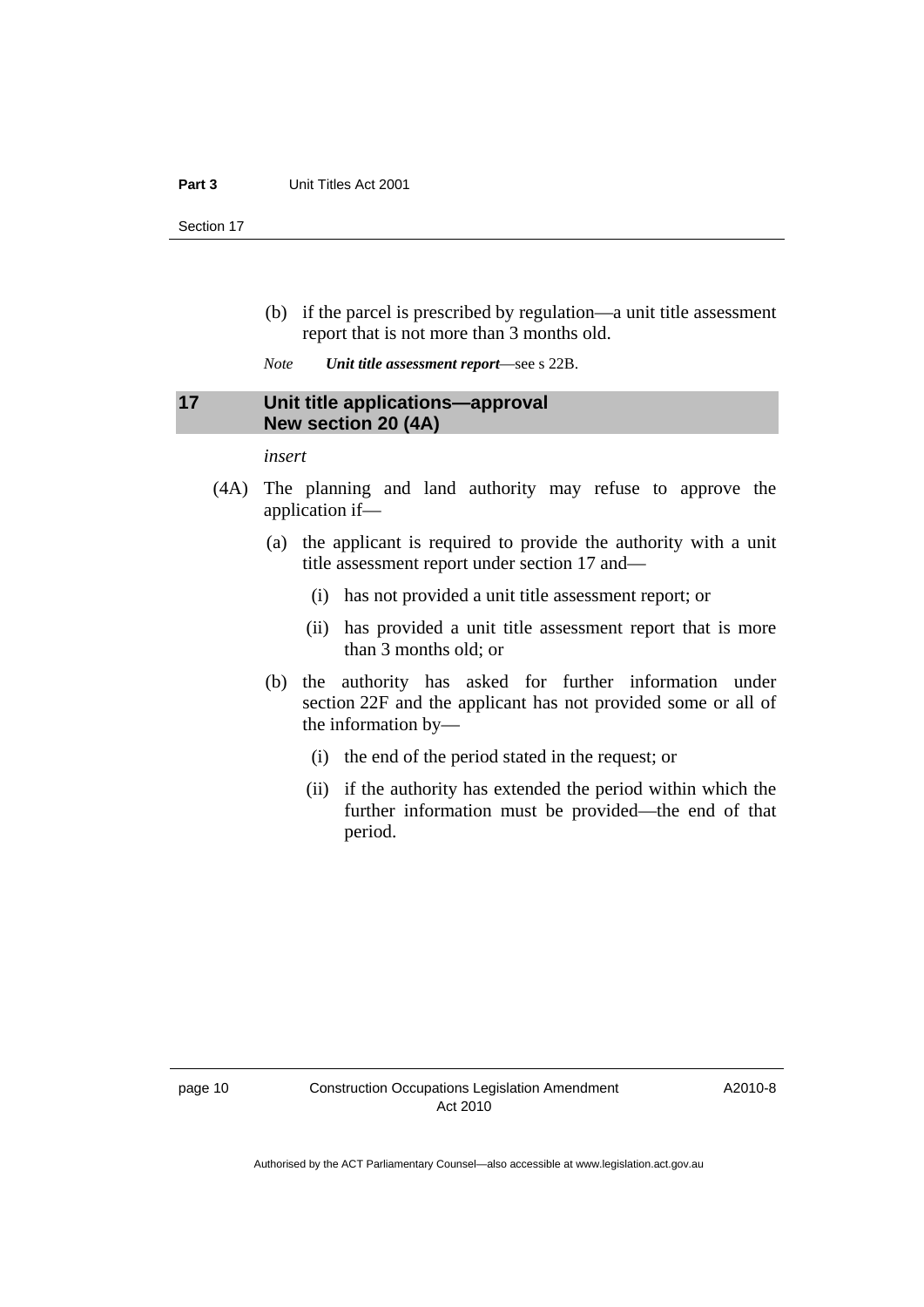#### <span id="page-12-0"></span>**18 New division 3.1A**

*insert* 

## **Division 3.1A Unit title assessment reports for unit title applications**

#### **22A Meaning of** *unit title assessor*

In this Act:

#### *unit title assessor* means—

 (a) a works assessor licensed under the Construction Occupations (Licensing) Act 2004; or

- (b) a building surveyor licensed under the *Construction Occupations (Licensing) Act 2004* when providing a works assessment service.
- *Note Building surveyor*—see the *Construction Occupations (Licensing) Act 2004*, s 9.

A2010-8

*Note Works assessor*—see the *Construction Occupations (Licensing) Act 2004*, s 14A.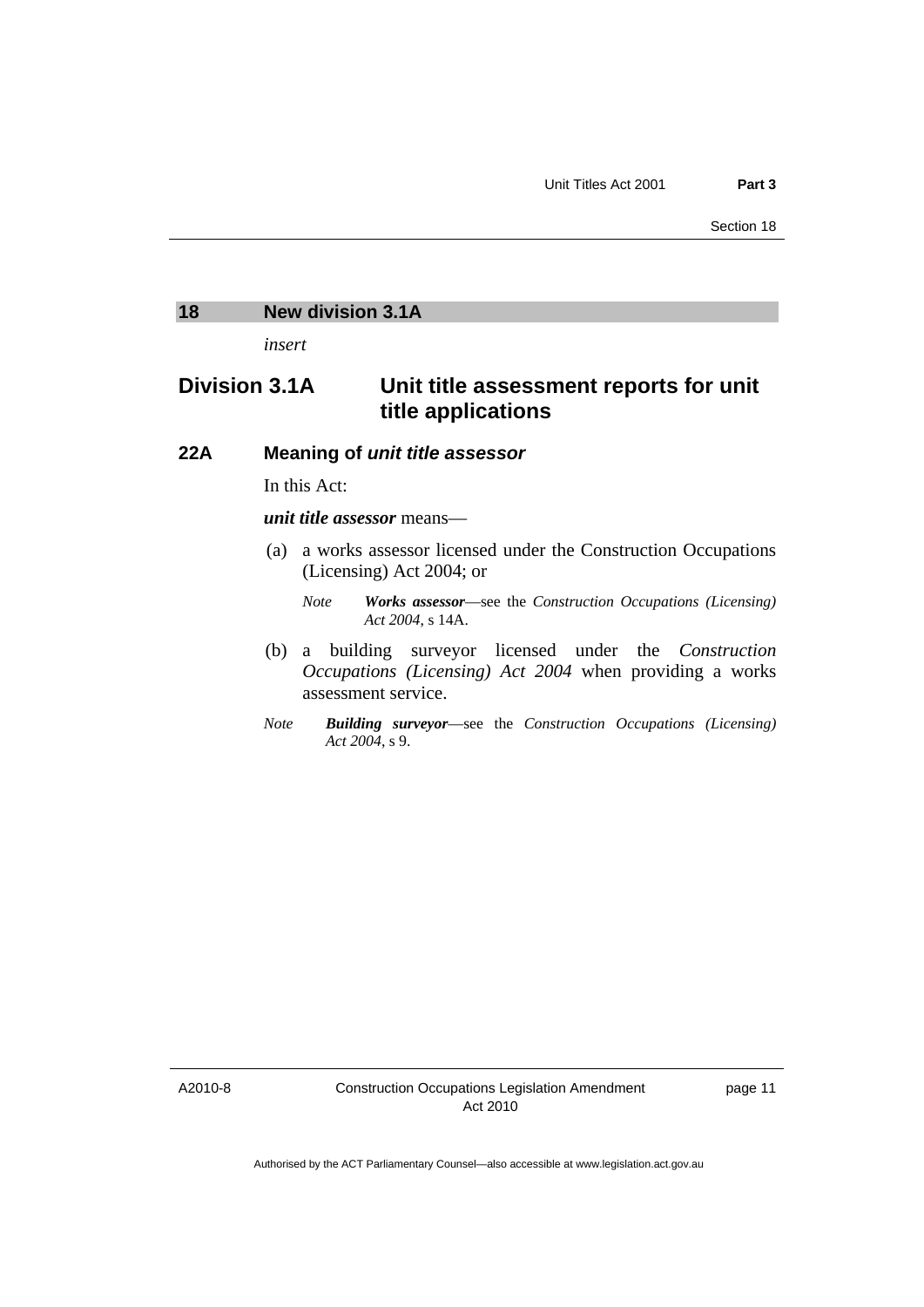#### **22B Unit title assessment reports**

- (1) An applicant under section 17 (the *applicant*) may apply, in writing, to a unit title assessor for a report (a *unit title assessment report*).
- (2) The application must include any details or material prescribed by regulation.

#### **Example**

proposed unit title plans

- *Note 1* If a form is approved under s 180 for this provision, the form must be used.
- *Note 2* An example is part of the Act, is not exhaustive and may extend, but does not limit, the meaning of the provision in which it appears (see Legislation Act, s 126 and s 132).
- (3) If a unit title assessor receives an application under subsection (1) and the unit title assessor agrees to undertake the work, the unit title assessor must—
	- (a) prepare a unit title assessment report and give it to the applicant; and
		- *Note 1* The report must be prepared and given to the applicant as soon as possible (see Legislation Act, s 151B).
		- *Note* 2 The unit title assessor may refuse to prepare and provide a report if the unit title assessor does not have enough information (see s 22E).
	- (b) not later than 5 working days after the day the assessor gives the report to the applicant—give a copy of the report to the planning and land authority.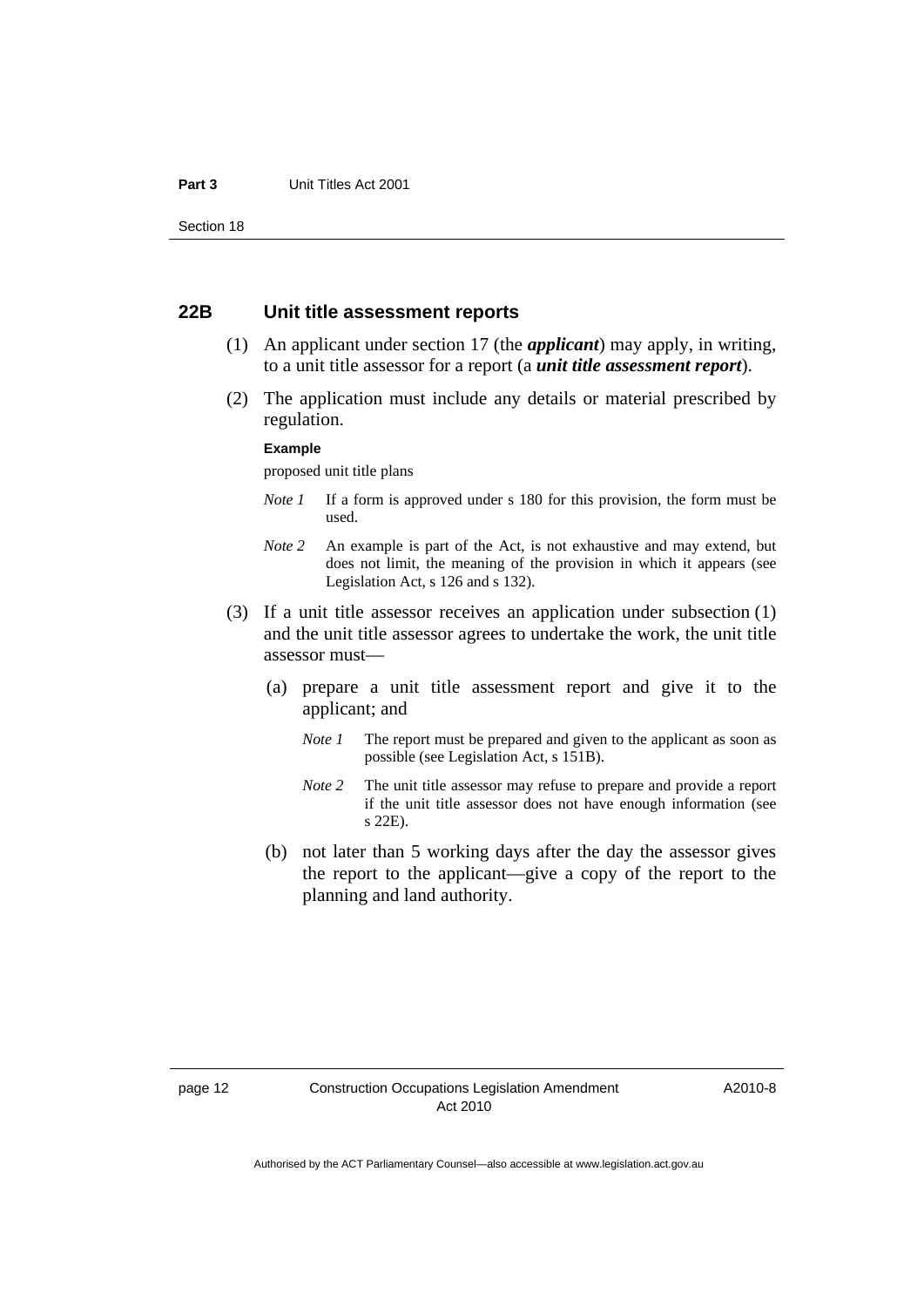- (4) If, after taking reasonable steps, an applicant cannot find a unit title assessor who will agree to prepare a unit title assessment report, the applicant may apply to the construction occupations registrar to appoint a unit title assessor to prepare a unit title assessment report and give it to the applicant.
- (5) A regulation may prescribe the requirements for a unit title assessment report, including—
	- (a) what the report must contain; or
	- (b) anything that must accompany the report.

### **22C Unit title assessment report applications—unit title assessor may require further information**

- (1) This section applies if—
	- (a) a unit title assessor requires further information to prepare a unit title assessment report under section 22B; and
	- (b) the applicant and the unit title assessor have not agreed that the unit title assessor will obtain the further information; and
	- (c) the unit title assessor believes on reasonable grounds that the further information will help the unit title assessor to prepare the report.
- (2) The unit title assessor may, by written notice, ask the applicant to give the unit title assessor stated further information in relation to the application.

### **22D Unit title assessment report applications—contents of request for further information**

- (1) A request under section 22C must—
	- (a) state the period within which the further information asked for must be provided; and

A2010-8

Construction Occupations Legislation Amendment Act 2010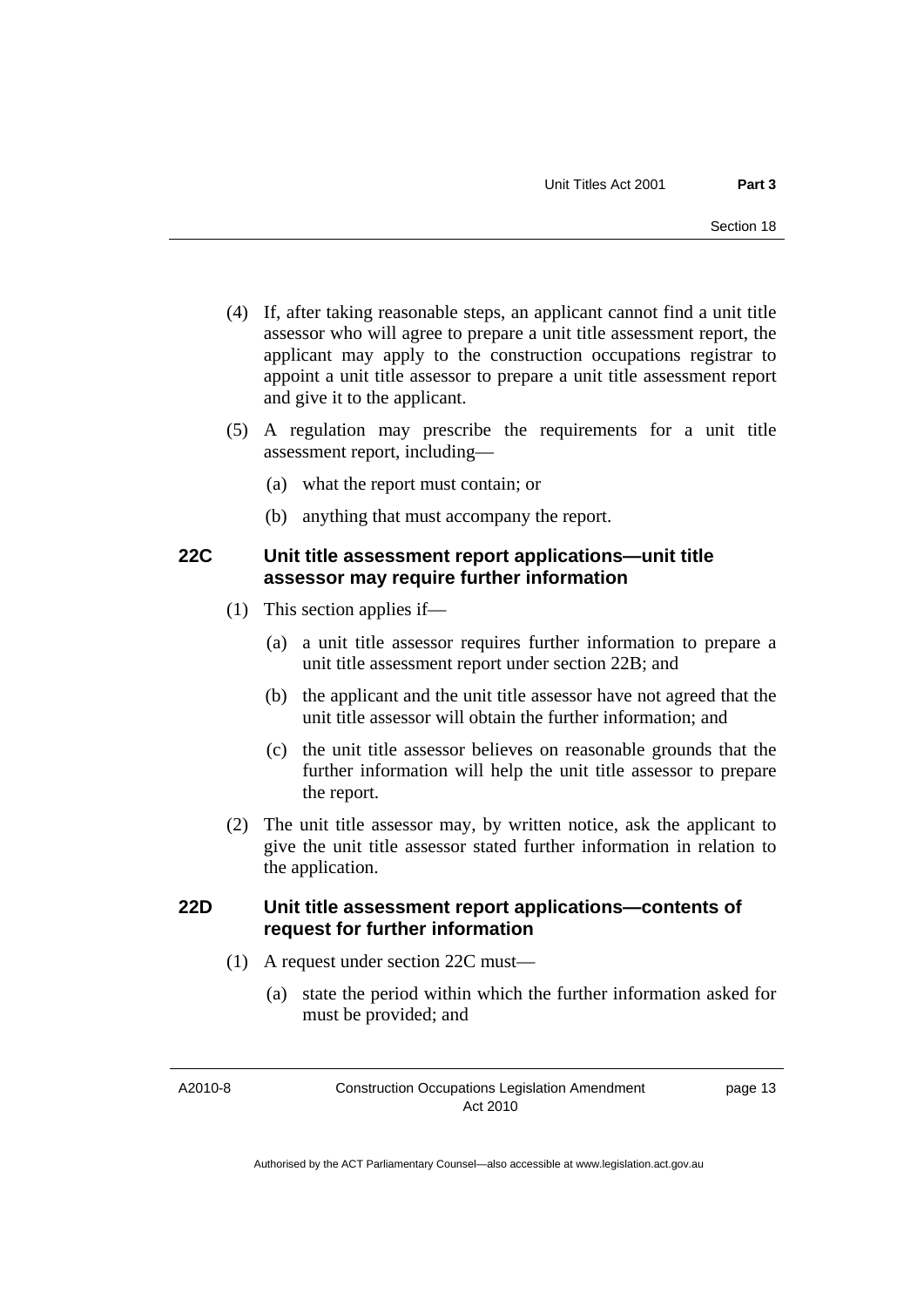- (b) if the further information is not a document—state that the further information must be provided in writing; and
- (c) state that the applicant need not provide the further information, but if the applicant fails to provide some or all of the information in accordance with the request, the unit title assessor may refuse to provide a unit title assessment report under section 22E; and
- (d) state that, despite the applicant and unit title assessor having previously not agreed that the unit title assessor would obtain the further information, the applicant and unit title assessor may agree that the unit title assessor will obtain the information.
- (2) The request may require the applicant to confirm all or part of any information provided by statutory declaration.
- (3) The period stated under subsection (1) (a) must be at least 20 working days or, if a shorter period is prescribed by regulation, the shorter period.
- (4) The unit title assessor may, on application before the end of the period stated under subsection (1) (a), extend the period within which the further information must be provided once only, for a period not longer than 20 working days.

#### **22E Unit title assessment report applications—effect of failure to provide further information**

- (1) This section applies if—
	- (a) a unit title assessor has asked for further information under section 22C in relation to an application; and
	- (b) the applicant has not provided some or all of the information  $by-$ 
		- (i) the end of the period stated in the request; or

page 14 Construction Occupations Legislation Amendment Act 2010

A2010-8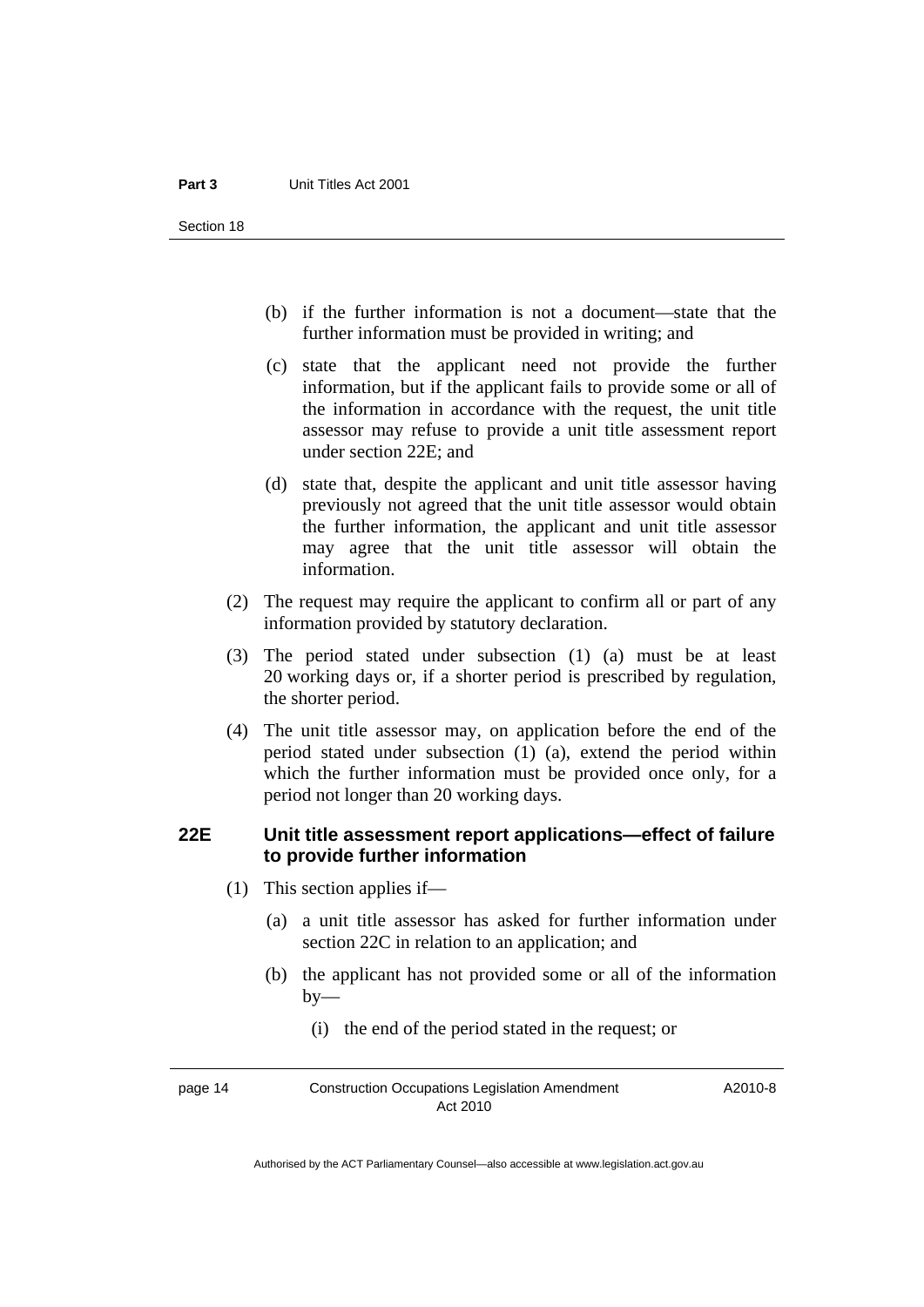- (ii) if the unit title assessor has extended the period within which the further information must be provided—the end of that period; and
- (c) the applicant and the unit title assessor have not agreed that the unit title assessor will obtain the further information.
- (2) The unit title assessor may refuse to prepare and provide a unit title assessment report under section 22B.

#### **22F Unit title applications—authority may require further information**

- (1) This section applies if—
	- (a) an applicant has provided a unit title assessment report under section 17; and
	- (b) further information is needed for the planning and land authority to be able to decide the application under section 20; and
	- (c) the authority believes on reasonable grounds that the further information will help the authority to decide the application
- (2) The authority may, by written notice, ask the applicant to give the authority stated further information in relation to the application.

#### **22G Unit title applications—contents of request for further information**

- (1) A request under section 22F must—
	- (a) state the period within which the further information asked for must be provided; and
	- (b) if the further information is not a document—state that the further information must be provided in writing; and

A2010-8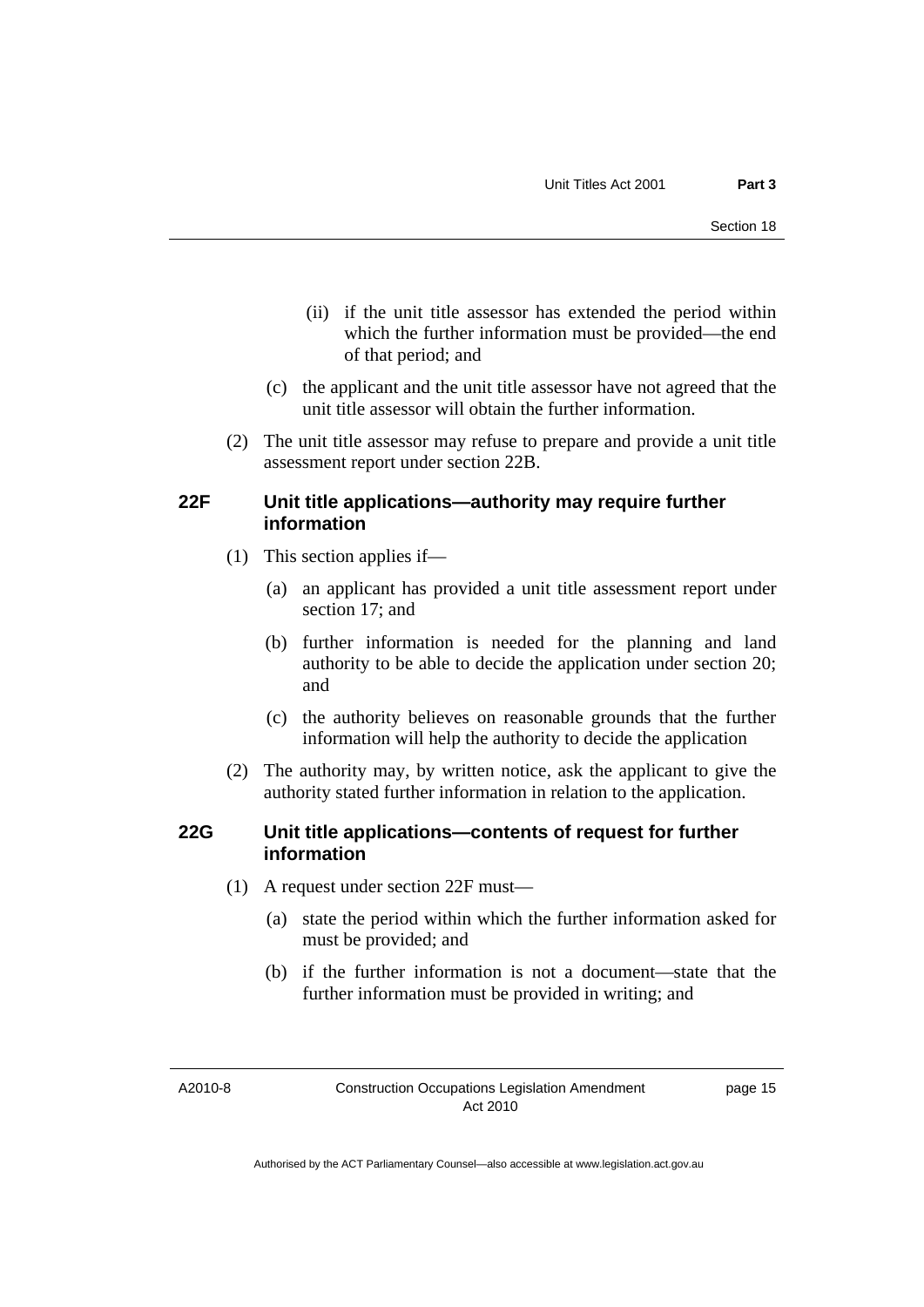- <span id="page-17-0"></span> (c) state that the applicant need not provide the further information, but if the applicant fails to provide some or all of the information in accordance with the request, the authority may refuse to approve the unit title application under section 20 (4A).
- (2) The period stated under subsection (1) (a) must be at least 20 working days or, if a shorter period is prescribed by regulation, the shorter period.
- (3) The authority may, on application before the end of the period stated under subsection (1) (a), extend the period within which the further information must be provided once only, for a period not longer than 20 working days.

#### **19 Regulation-making power New section 181 (2)**

*insert* 

 (2) A regulation may create offences and fix maximum penalties of not more than 60 penalty units for the offences.

## **20 New part 25**

*insert* 

## **Part 25 Transitional—Construction Occupations Legislation Amendment Act 2010**

#### **300 Meaning of** *commencement day***—pt 25**

In this part:

*commencement day* means the day this part commences.

page 16 Construction Occupations Legislation Amendment Act 2010

A2010-8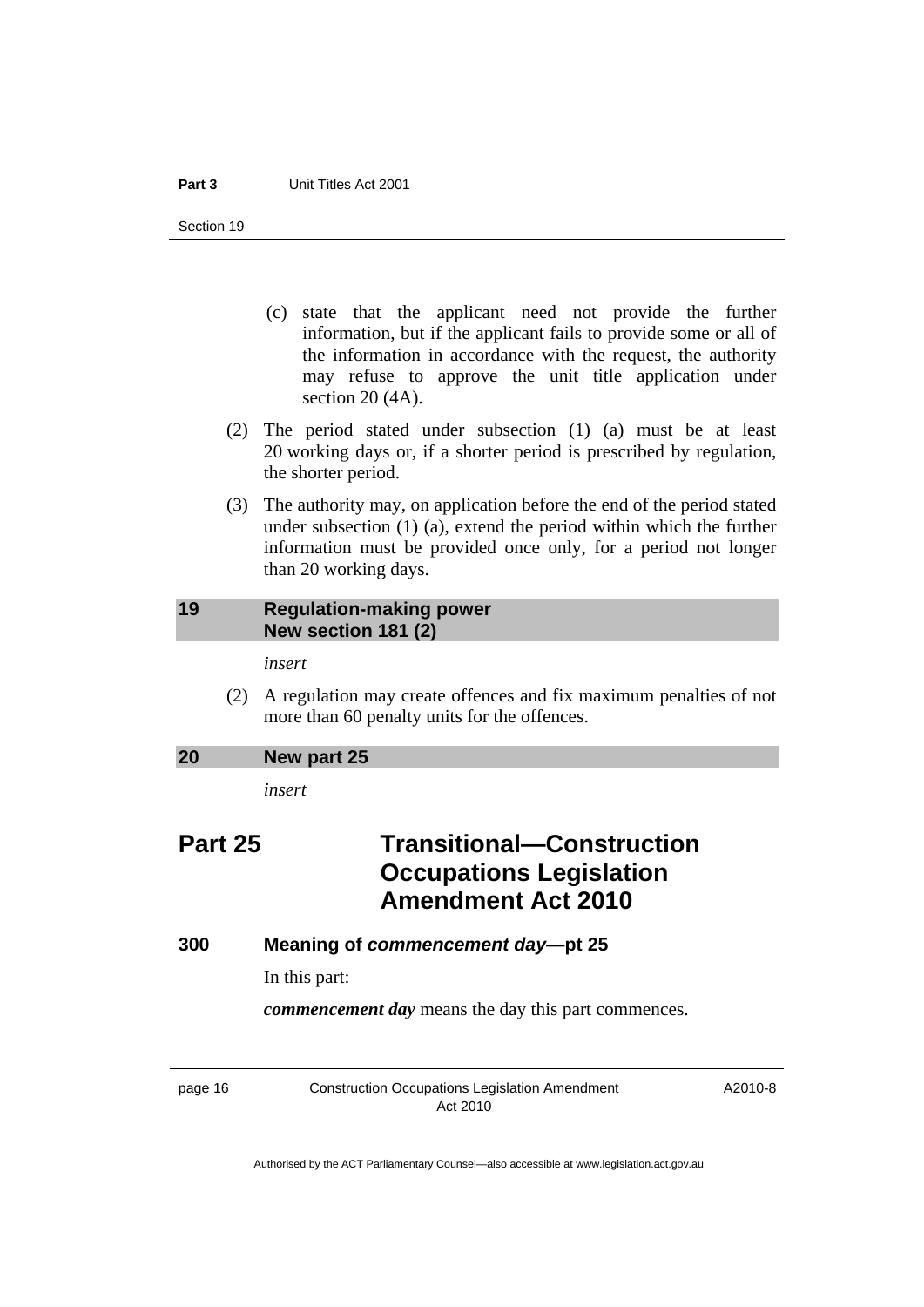#### **301 Transitional—unit title applications lodged before commencement day**

- (1) This section applies if—
	- (a) before the commencement day, a lessee of a parcel applied for approval of the subdivision of the parcel under section 17 (Unit title applications—general requirements); and
	- (b) immediately before the commencement day—
		- (i) the planning and land authority had not decided the application under section 20 (Unit title applications approval); or
		- (ii) if an application for review to the ACAT had been made for a decision to refuse to approve a unit title application under section 20 (4)—the proceeding on the application had not ended.
- (2) The lessee is not required to provide a unit title assessment report.

#### **302 Transitional regulations—pt 25**

- (1) A regulation may prescribe transitional matters necessary or convenient to be prescribed because of the enactment of part 3 of the *Construction Occupations Legislation Amendment Act 2010*.
- (2) A regulation may modify this part (including in relation to another territory law) to make provision in relation to anything that, in the Executive's opinion, is not, or is not adequately or appropriately, dealt with in this part.
- (3) A regulation under subsection (2) has effect despite anything elsewhere in this Act or another territory law.
- (4) A regulation under subsection (2) expires 2 years after the day it commences.

A2010-8